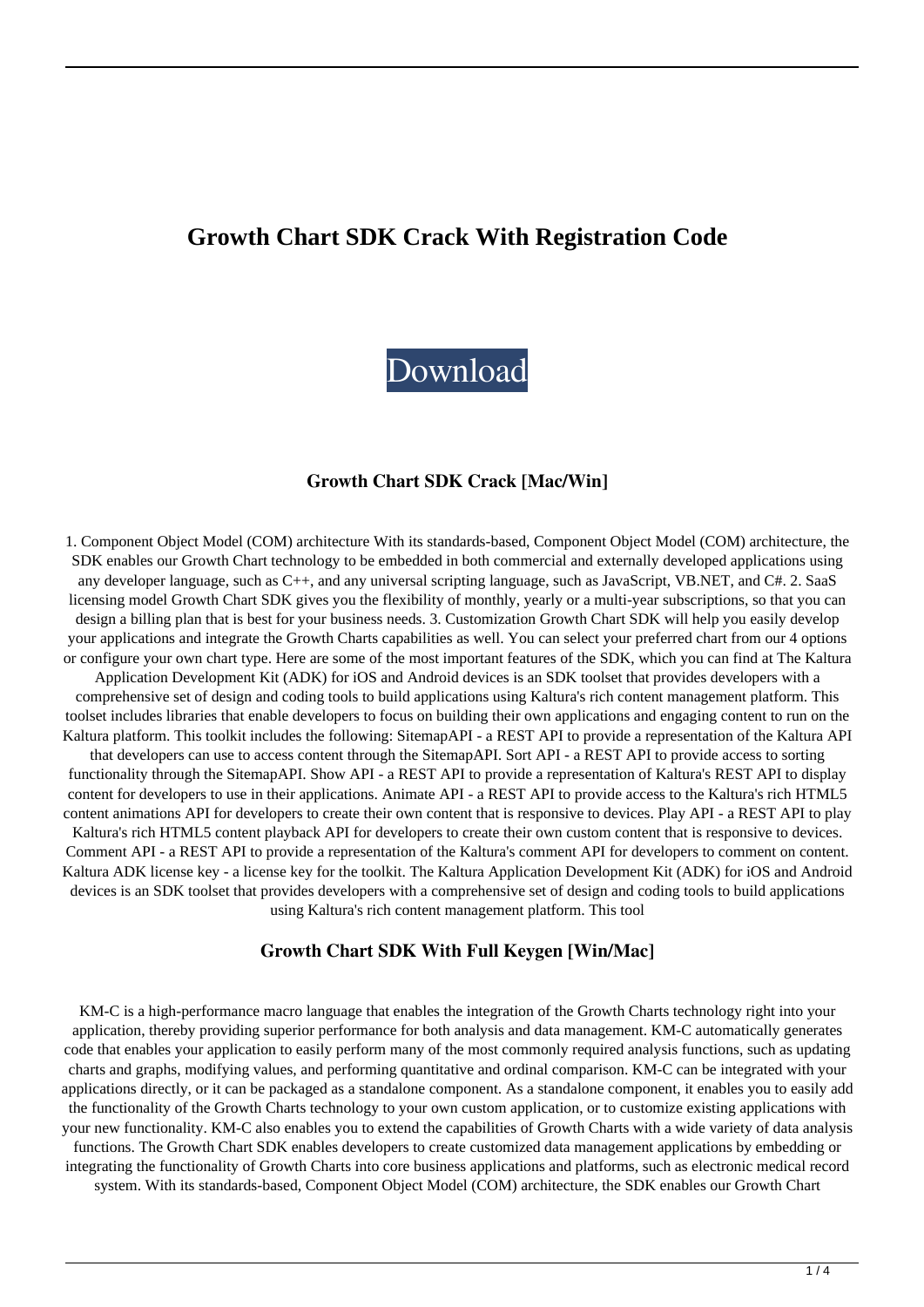technology to be embedded in both commercial and externally developed applications using any developer language, such as C++, and any universal scripting language, such as JavaScript, VB.NET, and C#. Because the SDK draws on your own programming knowledge and software to create applications, programming time is significantly reduced. And because you can embed our proven expertise right into your applications and platforms, you can be assured that you have all the capabilities you need for manipulating with Growth Charts. Growth Chart SDK will help you easily develop your applications and integrate the Growth Charts capabilities as well. keymacro Description: KM-C is a high-performance macro language that enables the integration of the Growth Charts technology right into your application, thereby providing superior performance for both analysis and data management. KM-C automatically generates code that enables your application to easily perform many of the most commonly required analysis functions, such as updating charts and graphs, modifying values, and performing quantitative and ordinal comparison. KM-C can be integrated with your applications directly, or it can be packaged as a standalone component. As a standalone component, it enables you to easily add the functionality of the Growth Charts technology to your own custom application, or to customize existing applications with your new functionality. KM-C also enables you to extend the capabilities of Growth Charts with a wide variety of data analysis functions. The Growth Chart 81e310abbf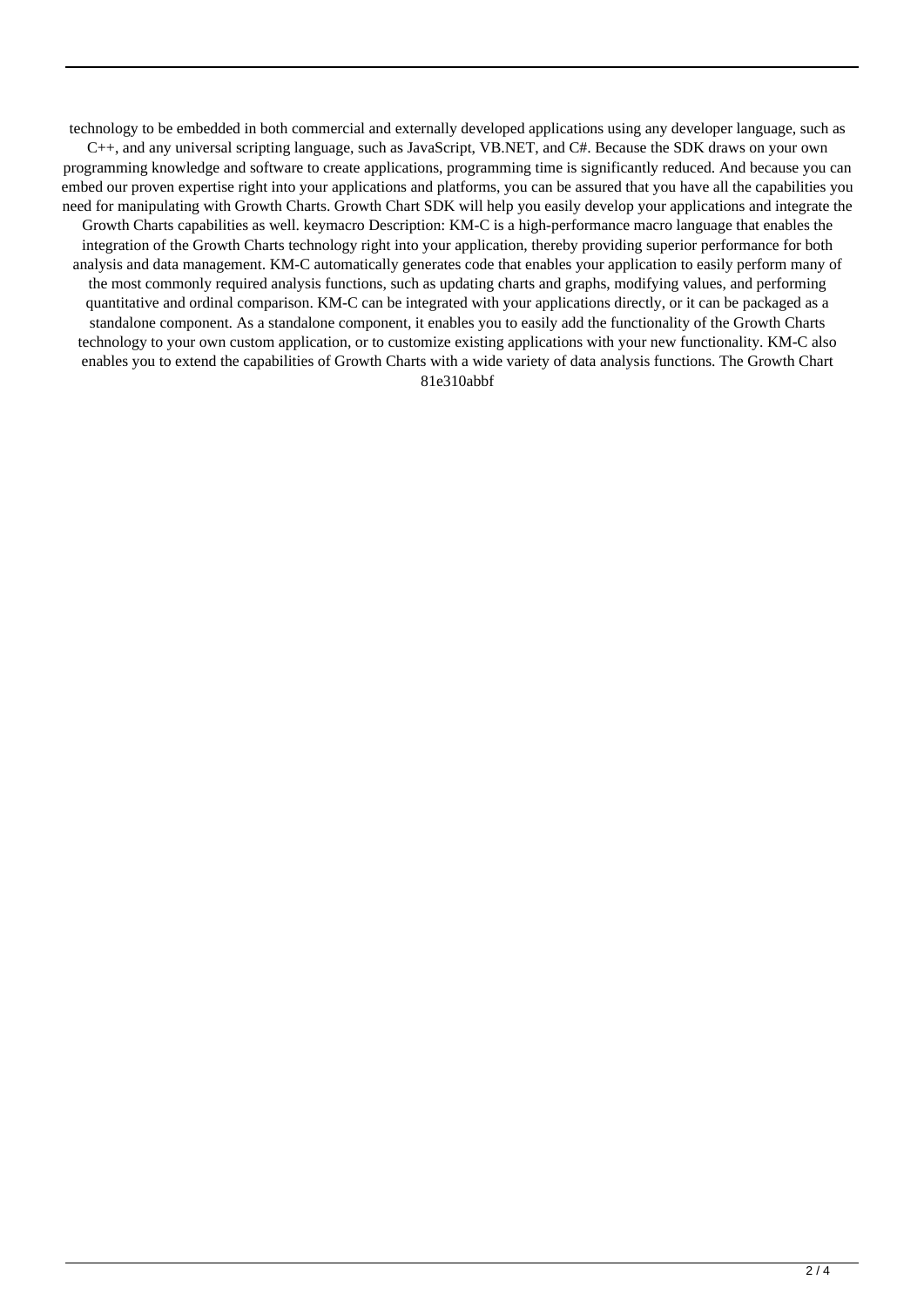## **Growth Chart SDK [32|64bit]**

Growth Chart is a powerful data management tool for growing your company. Get a fast and free trial at

To review or unsubscribe from this list, please go to or send an email to [EMAIL PROTECTED] Growth Charts Newsletter, April 22, 2005 Volume 21, No.1 Subscribe to this feed Subject: Re: Is there anyway for you to identify company growth rate To: [EMAIL PROTECTED] Date: Thu, 22 Apr 2005 11:52:49 -0400 From: [EMAIL PROTECTED] Hi, How are you? It is very important to understand the information you are getting as a part of company growth rate. Are you able to identify your company growth rate? If so, how? Is there any other method you are able to identify your company growth rate? How can you compare your growth rate with other companies? Thanks in advance, Shruti Jain P.S. - I am a part of growth chart mailing list. Answer: Hi, Growth rate is one of the major factors that can be utilized to enhance a company's performance. We can identify the growth rate of any company. It can be analyzed by taking into consideration various factors like product innovation, market research, aggressive sales strategies etc. Agree, there are many ways to track growth rate. It can be calculated by taking into consideration various factors like market share, customer satisfaction etc. Answer: Hi, I am glad to know that you are doing a great job in managing your company. We are also proud that you are part of our mailing list. Our growth chart includes 10 different areas which are products, customers, sales, market, service, communications, operations, growth, information and technology. Do you want to add other areas for your company growth? The Growth Chart shows a detailed comparison of your company growth rate with other companies. Growth Chart can also be used to help you develop and monitor your company's growth plans.

### **What's New in the Growth Chart SDK?**

It is an example on how to use PHP to control the growth of an object. name  $=\frac{1}{2}$  \$this->budget = \$budget; \$this->start = \$start; \$this->end = \$end; \$this->budget = \$budget; \$this->startYear = \$startYear; \$this->endYear = \$endYear; } public function setProjects( $\text{Sprojects}$ ) { foreach ( $\text{Sprojects}$  as  $\text{Sprojects}$ ) {  $\text{Shis}>projects[] = \text{Sprojects}$ } } public function getProjects() { return \$this->projects; } public function addProject( \$project ) { if (! in\_array(\$project['name'], \$this->projects, true)  $\{ \text{Shis} > \text{projects}[] = \text{Stroject}; \}$  public function addExpected(  $\text{Sexpected}, \text{SstartYear}$ )  $\{ \text{if } (\text{SstartYear}) = \text{Set} \}$  $$this>startYear$  } { return; }  $$project = array('name' => 'Expected', 'start' => $startYear, 'end' => $this>startYear, 'budget' =>$ \$expected );